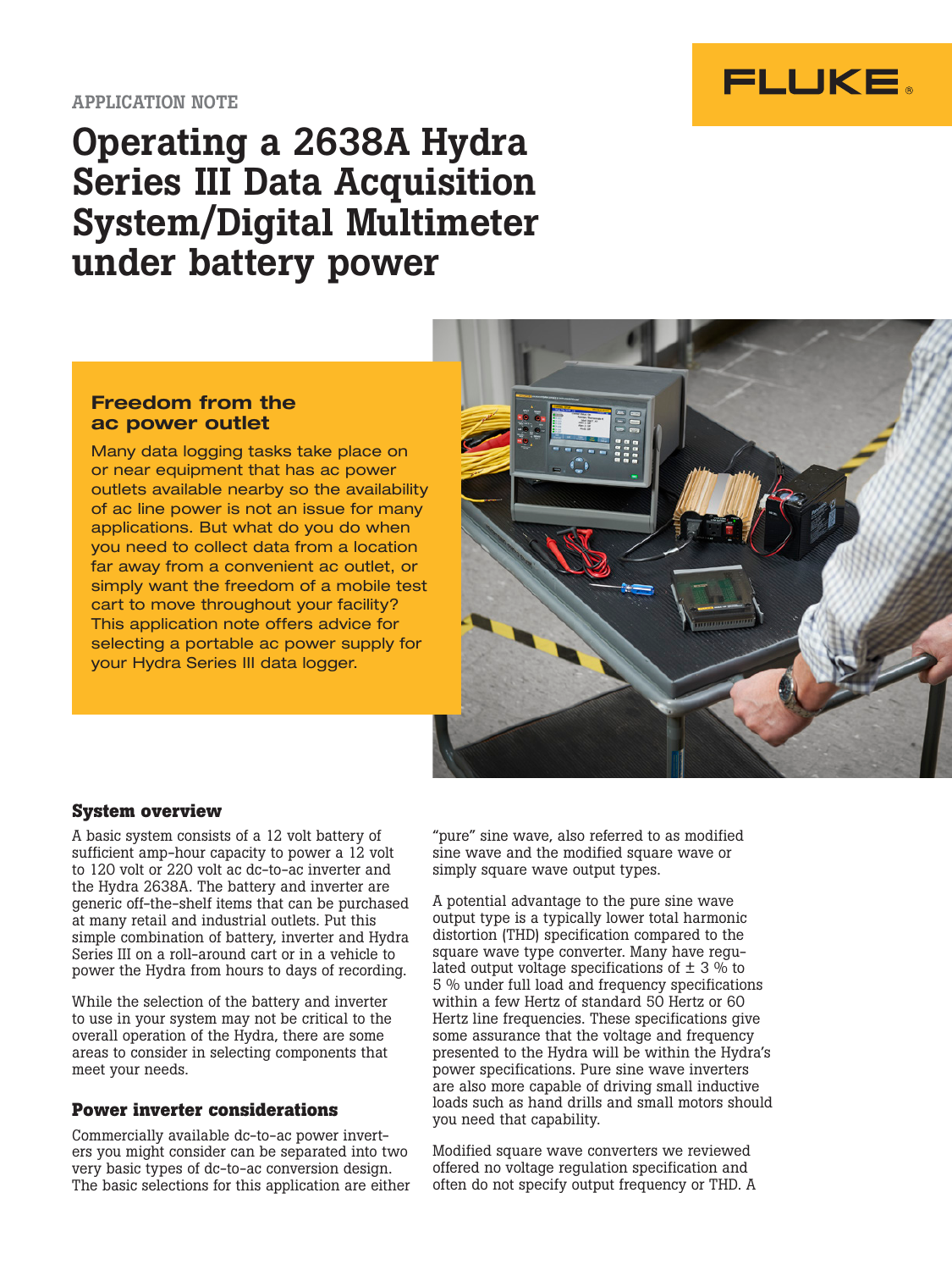

potential disadvantage of square wave inverters with high THD could be radiated noise in a frequency region where a measurement instrument may be more susceptible to interference. The very act of generating a square wave ensures there will be rich harmonic content and potentially radiated noise. This may be an area where concern for measurement integrity is warranted. You should take the time to verify for your particular installation.

The frequency of the inverter should be close to the standard line frequency for your area, either 60 Hertz or 50 Hertz. This will maintain correct a/d clocking on the 2638A which is important to overall performance to specifications.

Selecting an inverter with an automatic low voltage shutdown feature (typically at 10.5 volts dc) allows you to potentially save a battery from going into a deep discharge state and also gives notice of the need to switch to a fully charged battery to continue recording. Alternately, you could use an open channel on the Hydra to monitor battery voltage using a Hi-Hi alarm setting to give you advance notice of the need to parallel a back-up battery to continue recording.

While the empirical test described here used a 300 watt square wave inverter, which performed admirably, you may want to explore other choices such as a pure sine wave inverter. The Hydra Series II has a 36 watt power consumption so smaller rated inverters could be used in this application but were not tested during this review.

One last mention in the selection of an inverter is the quiescent or static current draw. A quick review of specifications for both pure sine wave and modified sine wave inverters showed ranges from 0.2 to 1.1 amps. This higher range could significantly reduce the time available from any given battery when connected to a Hydra and placed under full load.

#### **Battery considerations**

In deciding what battery to use, the amp-hour capacity specification is at the top of the list. Whether your hourly usage is expected to be 4 hours, 8 hours, or 24 hours, your battery needs to have the basic amp-hour capacity to allow system operation over the intended operating time. Other considerations might be battery weight, battery composition (lead acid, Li on, NiMH, etc.) and overall dimensions. Time to recharge can vary with different battery construction, so these features as well as a compatible charger should also be reviewed based on your application needs.

#### **Estimating required battery capacity**

As a general comment, different battery types respond differently to higher or lower discharge rates and discharge cycles. Marine deep cycle batteries, for example, are designed to be discharged to a low level (approximately 9.5 volts) repeatedly and still recover upon charging. Other types of batteries such as ones designed as "starting" batteries typically do not respond well to repeated deep discharges much below 10.5 volts for multiple cycles.

Most lead acid batteries, with the exception of automotive batteries, are most often specified in an amp-hour (AH) rating, which is basically defined as the draw of one amp over a 20-hour time that will bring the battery to a 10.5 V level. So a 20 AH rated battery should supply one amp for 20 hours or 2 amps for 10 hours, 5 amps for 4 hours or 20 amps for 1 hour before reaching 10.5 volts. This is a common industry standard.

So for example, the chosen inverter together with the Hydra drew 1.65 amps from the battery while the 2638A was scanning with its display on. If you needed to scan for 13 hours with this system, you would need a 21.45 AH battery (1.65A \* 13 hours). A close commercially available standard AH capacity up from this value is 24 AH. In a perfect world, a 24 AH battery would offer 14.55 hours of operations for this system.

There are formulas for estimating battery performance based on battery age, temperature and battery composition. One equation, Peukert's Law, describes the change in effective AH capacity with higher or lower current loads. However, for this application most users will only need a basic linear calculation of system hours of operation and the current draw to determine the AH rating of the battery needed.

| <b>Lead acid battery hours of operation</b><br>based on a 1.65 amp draw* |           |            |            |            |  |
|--------------------------------------------------------------------------|-----------|------------|------------|------------|--|
| <b>Battery</b><br>amp-hour<br>rating                                     | 14 AH     | 24 AH      | 36AH       | 48AH       |  |
| Load<br>$1.65$ amps<br><i>(Inverter)</i><br>and<br>Hydra)                | 7.1 hours | 13.6 hours | 22.2 hours | 31.4 hours |  |

\*The estimates in this table utilize Perkert's Law for sealed lead acid batteries and a K=1.2